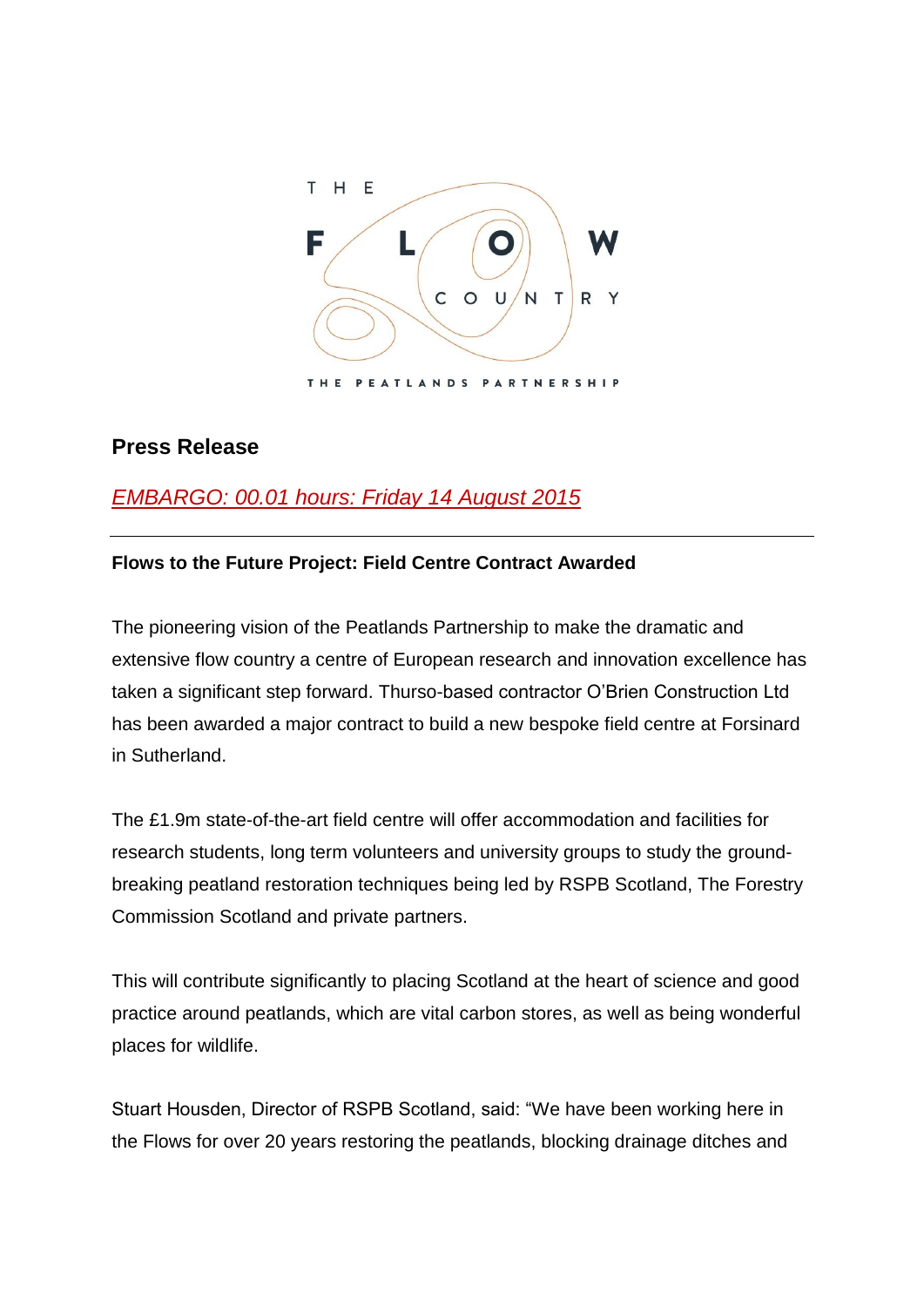felling inappropriately planted trees on a major scale to bring this habitat back to its former glory. But the next phase is the most exciting of all.

"I am very proud of the local team and very grateful indeed to all of the peatland partnership, and particularly to HLF that have really helped us to realise this fantastic idea and bring it to reality."

Also welcoming the news was Professor Stuart Gibb, Director of the Environmental Research Institute at North Highland College, Thurso. Professor Gibb said, "This is excellent news. The peatlands of the 'The Flow Country' of Caithness and Sutherland are globally important from an environmental perspective. The new field centre will transform our ability to deliver learning and training on issues from peatland biodiversity to water quality, and from carbon cycling to rural sustainability. Moreover, the field centre play a pivotal role in establishing the area as a national, and international, focal point for excellence in peatland research and thus in attracting grants and funding that will make a significant contribution to the local economy."

The field centre is part of the Heritage Lottery Fund supported Flows to the Future Project, which RSPB Scotland leads on behalf of the Peatlands Partnership.

When construction is finished the field centre will greatly increase the opportunities for volunteering and research in the Flow Country. It will provide much needed bunkhouse-type accommodation for volunteers, researchers and students, an education/community room, a small field laboratory and offices. The existing facilities at Forsinard are inadequate, but the new building will enable all the organisations working on peatland management and research in the Flows to work more effectively and also to increase the scale of work going on.

Donald Chambers, from O'Brien Construction, said: "We are pleased to have secured this prestigious contract and to be once again working together with the RSPB and the Peatlands Partnership."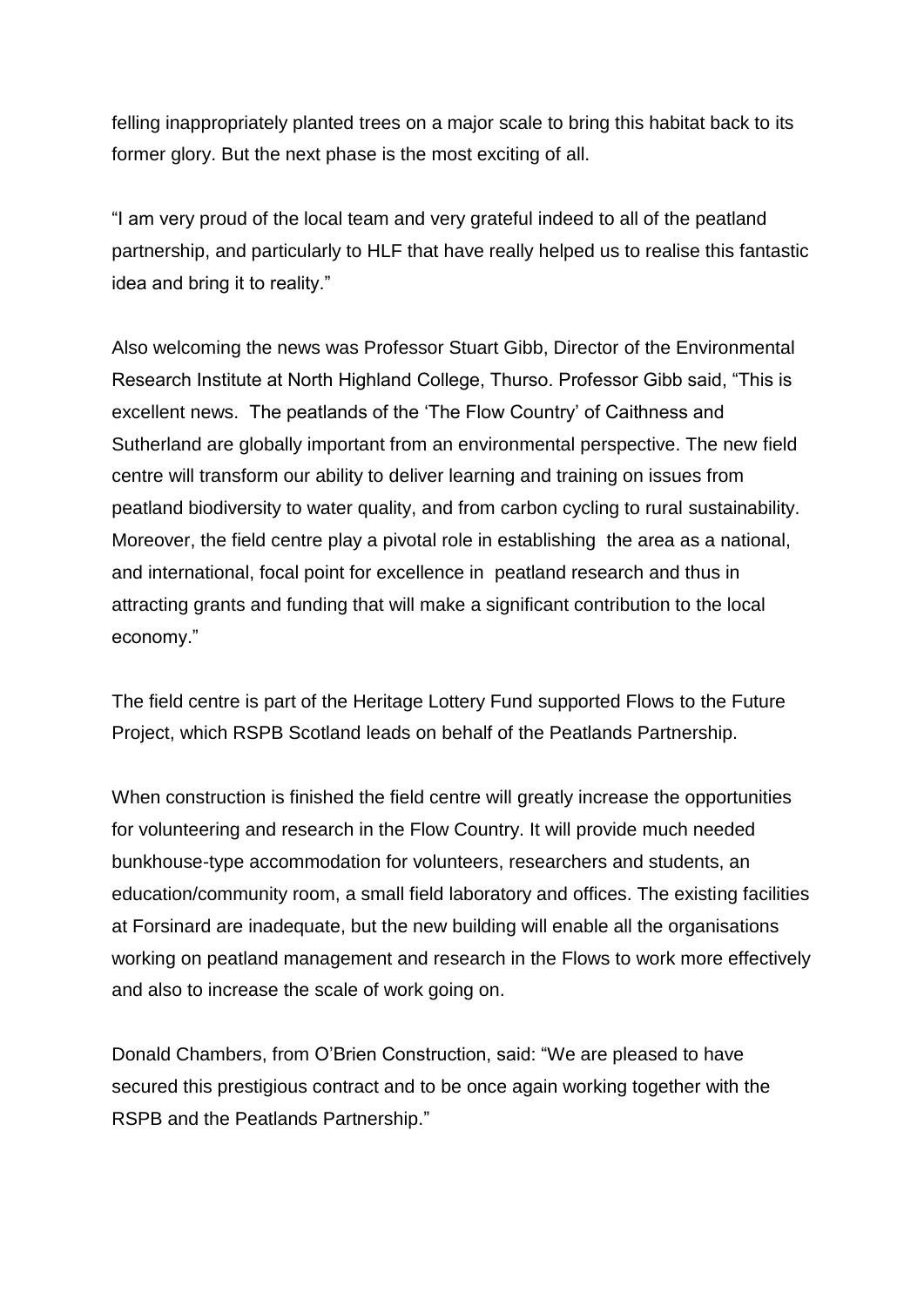The building has been designed by Colin Armstrong Associates in Inverness and gained unanimous support from councillors when presented for approval to the North Planning Applications Committee of the Highland Council. It is being built on land owned by RSPB Scotland between the existing railway line and the A897. To minimise its environmental impact the field centre has been designed following Passivhaus principles, which involve very high insulation specifications. Wood fuel will provide the heating, which will again reduce its carbon footprint.

Caroline Eccles, project manager responsible for the development delivery, said: "This is an exciting time. Forsinard has already become a focal point on a UK level for both practical peatland restoration and associated research looking at the significance of the peatlands for storing carbon. There are already many universities and organisations working at Forsinard, including Thurso's Environmental Research Institute, who are looking forward to using the new facilities. Many local schools and youth groups are also keen to use the building."

Ms Eccles stressed that the field centre will only be providing accommodation for those working on or studying the Flows and will not be operating in the wider tourism market. It is envisaged that the increase in people to the area will bring benefits to local businesses providing services. As part of the project's submission to the Heritage Lottery Fund, an Economic Impact study was carried out, and this highlighted the potential benefits to local businesses not only from the people using the field centre but also those coming to see the recently completed Flows Lookout viewing tower which is predicted to lead to a doubling of tourist numbers coming to Forsinard.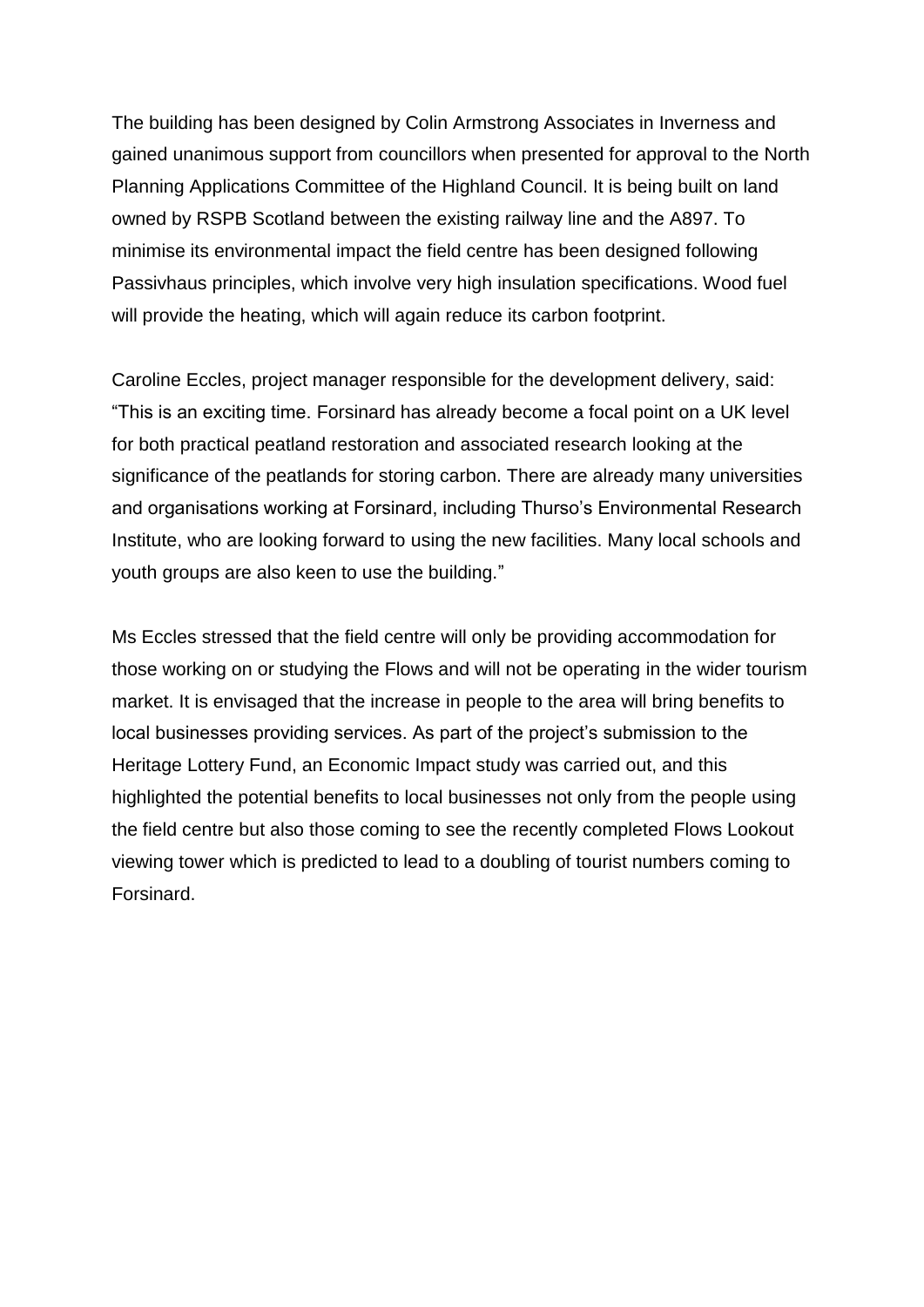*The Flows to the Future project gratefully acknowledges funding support from the Heritage Lottery Fund* 



## **PHOTOGRAPHS**

**1) Artists Impression of the new Field Centre**

#### **NOTES TO EDITORS**

The Peatlands Partnership includes Scottish Natural Heritage, Forestry Commission (Scotland), Highland Council, RSPB Scotland, Plantlife Scotland, Highlands & Islands Enterprise, The Highland Third Sector Interface, The Flow Country Rivers Trust, The Northern Deer Management Group and The Environmental Research Institute. It is independently chaired by John Henderson of Scrabster Farm, Caithness.

RSPB Scotland is the lead partner in The Flows to the Future project, a Peatlands Partnership project, which gratefully acknowledges funding from the Heritage Lottery Fund and from the following funders and supporters; Environmental Research Institute, European Regional Development Fund, Forestry Commission (Scotland), Peatland Action, Highlands and Islands Enterprise, The Highland Council, RSPB, WREN, Scotland Rural Development Programme, Scottish Government, Scottish Natural Heritage and The Tubney Trust.

#### **CONTACT DETAILS**